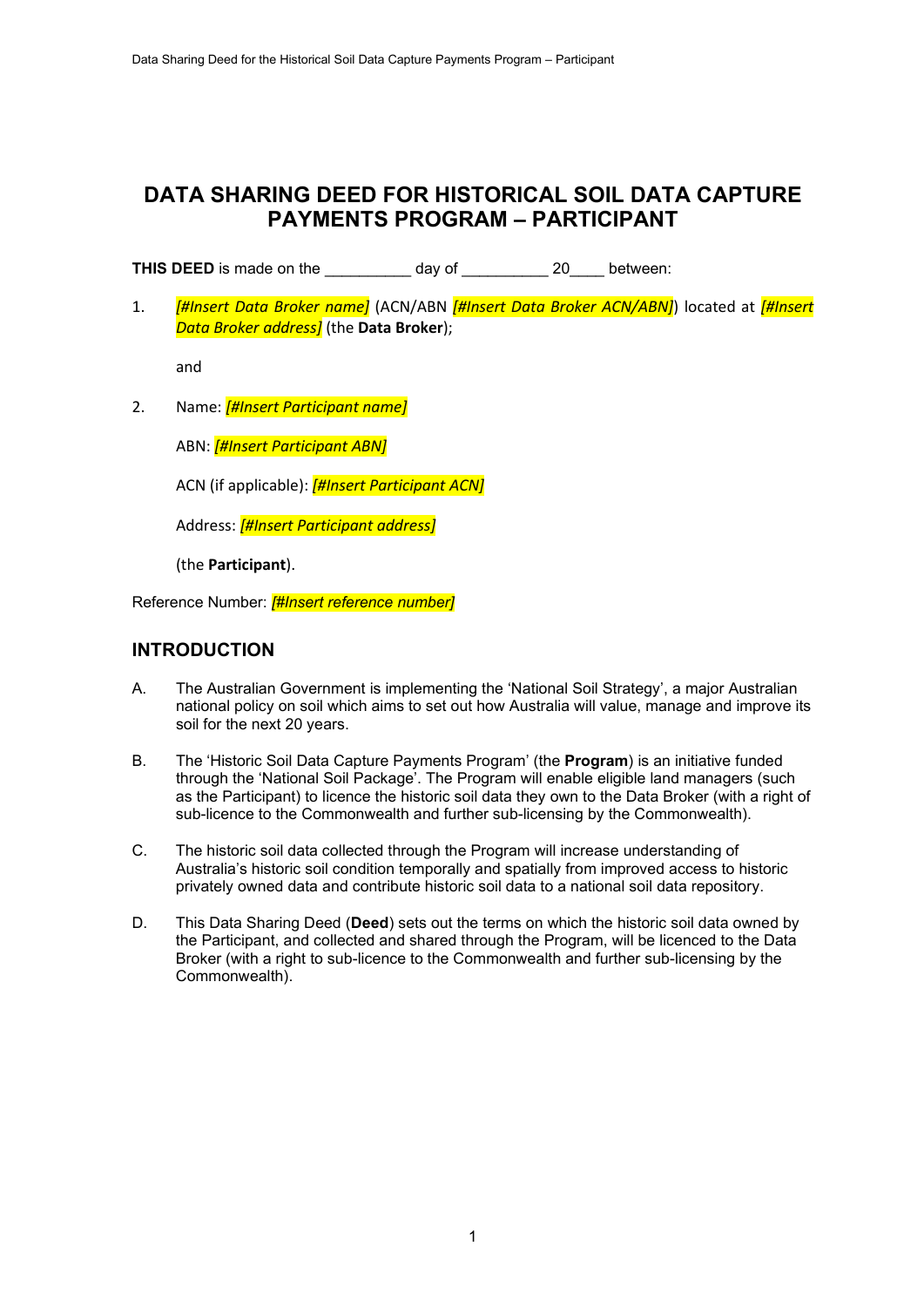# **IT IS AGREED**

#### **1 DEFINITIONS**

**Commonwealth** means the Commonwealth of Australia, or a Commonwealth Entity, as appropriate.

**Commonwealth Entity** means any of the following Commonwealth entities:

- (a) a Minister;
- (b) a Department;
- (c) a body (whether incorporated or not) established or appointed for a public purpose by or under a Commonwealth law; and
- (d) a person holding or performing the duties of an office established by or under a Commonwealth law other than a person who is by virtue of holding that office a Secretary of a Department.

**Foreground IP** means all Intellectual Property which is created by the Data Broker and any Commonwealth Entity (including any Subcontractors) from Participant Data.

**Intellectual Property** means any intellectual property rights, whether registered or unregistered and includes copyright, designs, patents, trademarks, semi-conductor and circuit layout rights.

**Participant Data** means one or more historic soil datasets which:

- (a) the Participant owns, including all Intellectual Property Rights;
- (b) meets the Program's eligibility requirements; and
- (c) the Participant will licence to the Data Broker (with a right of sublicence to the Commonwealth and further sub-licensing by the Commonwealth).

**Personal Information** has the meaning given to that term in the *Privacy Act 1988* (Cth).

**Precluded Purpose** means any of the following:

- (a) detecting, investigating, prosecuting or punishing;
	- (i) an offence; or
- (ii) a contravention of a law punishable by a pecuniary penalty;
- (b) enforcing a law relating to the confiscation of proceeds of crime; or
- (c) preparing for, or conducting, proceedings before a court or tribunal or implementing a court/tribunal order.

**Subcontractor** means a person, business or other entity engaged by the Data Broker, the Commonwealth, or a Commonwealth Entity to provide services in respect of the collection, use and storage of the Participant Data.

**You** and **Your** means the Participant.

## **2 OPERATION**

## **2.1 Commencement**

This Deed commences on the date it is signed by You.

## **2.2 Participant's obligations**

You agree:

- (a) to allow the Data Broker to collect your Personal Information on behalf of the Commonwealth for the purpose of administering the Program;
- (b) to the Commonwealth's collection, use and disclosure of georeferencing information in Participant Data for Commonwealth approved government and non-government purposes;
- (c) to complete any survey provided as part of any data collection conducted by a Data Broker;
- (d) that You will not terminate or vary this Deed; and
- (e) to abide by any payment cap the Commonwealth may apply to participants of the Program.

## **2.3 Data Broker's obligations**

The rights granted to the Data Broker under this Deed are subject to the Data Broker procuring that the Participant Data: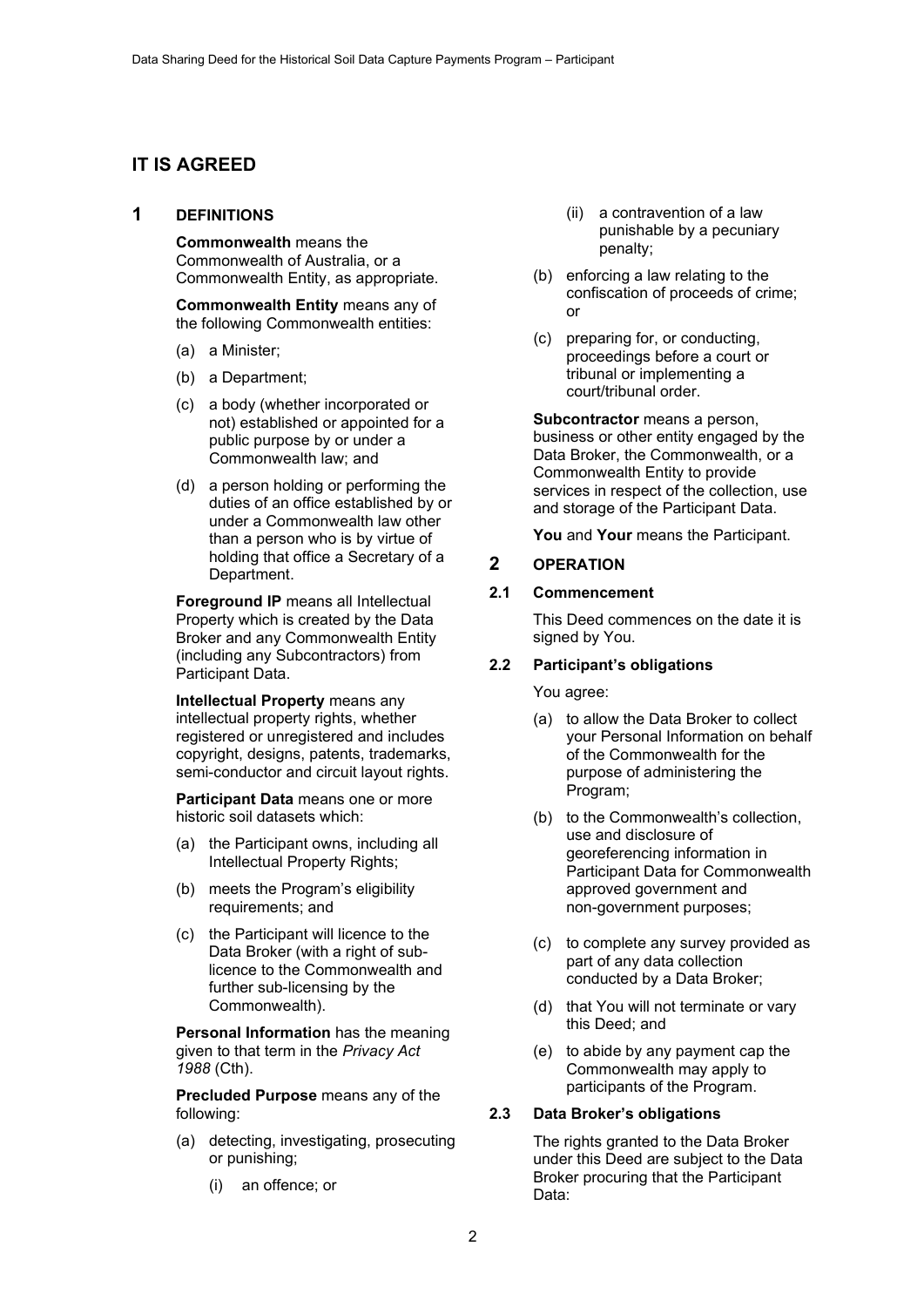- (a) is shared by the Commonwealth in accordance with any Commonwealth data sharing laws.
- (b) is not linked by the Commonwealth in any publicly available database to the street address of the property to which the Participant's property which the Participant Data relates to; and
- (c) is not used by the Commonwealth for a Precluded Purpose unless the Participant agrees otherwise in writing.

# **3 INTELLECTUAL PROPERTY RIGHTS**

#### **3.1 Ownership and licensing of Intellectual Property**

- (a) This Deed is for the benefit of the Data Broker (including any Subcontractors and sub-licensees).
- (b) You grant to the Data Broker (including any Subcontractors) a permanent, irrevocable, royalty-free, licence fee-free, world-wide, non-exclusive licence (including a right of sub-licence to the Commonwealth including any Subcontractors and further sublicensing by the Commonwealth) to collect, use, interrogate, reproduce, modify, adapt, publish, perform, broadcast, communicate, distribute, commercialise and exploit the Participant Data, including all Intellectual Property in that data, for any purpose other than a Precluded Purpose.
- (c) The Data Broker agrees to access and use the Participant Data in accordance with the licence granted by You under clause 3.1(b) and only for Commonwealth approved purposes in relation to the Program.
- (d) The Commonwealth is the custodian of the Participant Data, which may be held and made available by the Commonwealth in a national soil data repository.
- (e) Subject to clause 3.2, this Deed does not affect Your ownership of the Intellectual Property in the Participant Data.
- (f) For the avoidance of doubt, the licence You grant under clause 3.1(b) allows:
	- (i) the Participant Data to be used for any purposes connected to the Commonwealth's policies for valuing, managing and improving Australia's soil assets;
	- (ii) georeferencing information in Participant Data to be accessed and used for Commonwealth approved government and nongovernment purposes;
	- (iii) the Participant Data to be uploaded to a national soil data repository managed by a third party, including a Commonwealth Entity; and
	- (iv) the Participant Data to be combined with any third party data to form an aggregated database which can be made available by the Commonwealth to a third party through a sub-licence agreement.

#### **3.2 Commonwealth ownership of Foreground IP**

Ownership of all Foreground IP vests on its creation in the Commonwealth. By way of example, this includes any aggregated database created by the Commonwealth that includes the Participant Data and the data of any third parties.

# **4 ACKNOWLEDGEMENTS**

## **4.1 Privacy**

- (a) Your Personal Information will be used, disclosed and secured to administer the Program in accordance with the *Privacy Act 1988* (Cth).
- (b) You acknowledge and agree that you have read and understand the privacy notice and cover letter provided to you in respect of the Program prior to execution of this Deed.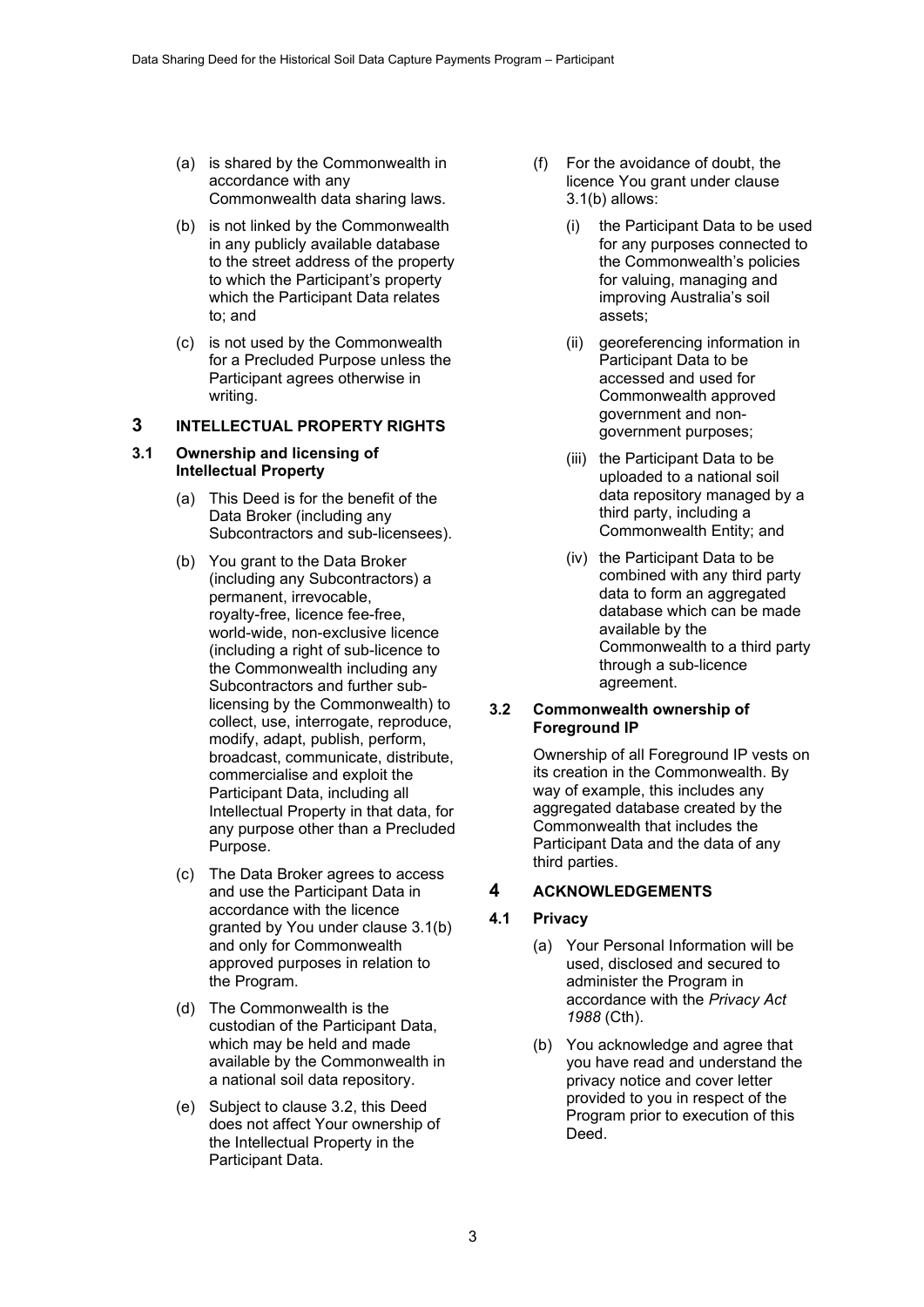#### **4.2 Confidentiality**

Participant Data does not comprise confidential information and will not be treated as such.

#### **4.3 Warranties and liabilities**

- (a) You warrant that You:
	- (i) have the power and capacity to enter into this Deed; and
	- (ii) are the owner of the Participant Data.
- (b) If a third party brings a claim against the Data Broker or the Commonwealth (including any Subcontractors) or any other party granted a sub-licence in accordance with this Deed (**Affected Party**) for any infringement or alleged infringement of that third party's Intellectual Property rights in the Participant Data, You agree to indemnify the Affected Party in respect of any such claim.
- (c) Your liability to indemnify the Affected Party under clause 4.3(b) will be reduced proportionately to the extent that any act or omission by the Affected Party was the cause of, or contributed to, the third party claim.

## **5 GENERAL**

#### **5.1 No partnership, joint venture or other fiduciary relationship**

Nothing in this Deed constitutes a relationship between You and the Data Broker, or any party granted a sublicence (including the Commonwealth) in accordance with this Deed, as agents, partners, joint venturers or any other fiduciary relationship.

## **5.2 Applicable law**

- (a) This Deed is governed by and must be construed according to the laws of the Australian Capital Territory.
- (b) You submit to the non-exclusive jurisdiction of the courts of the Australian Capital Territory.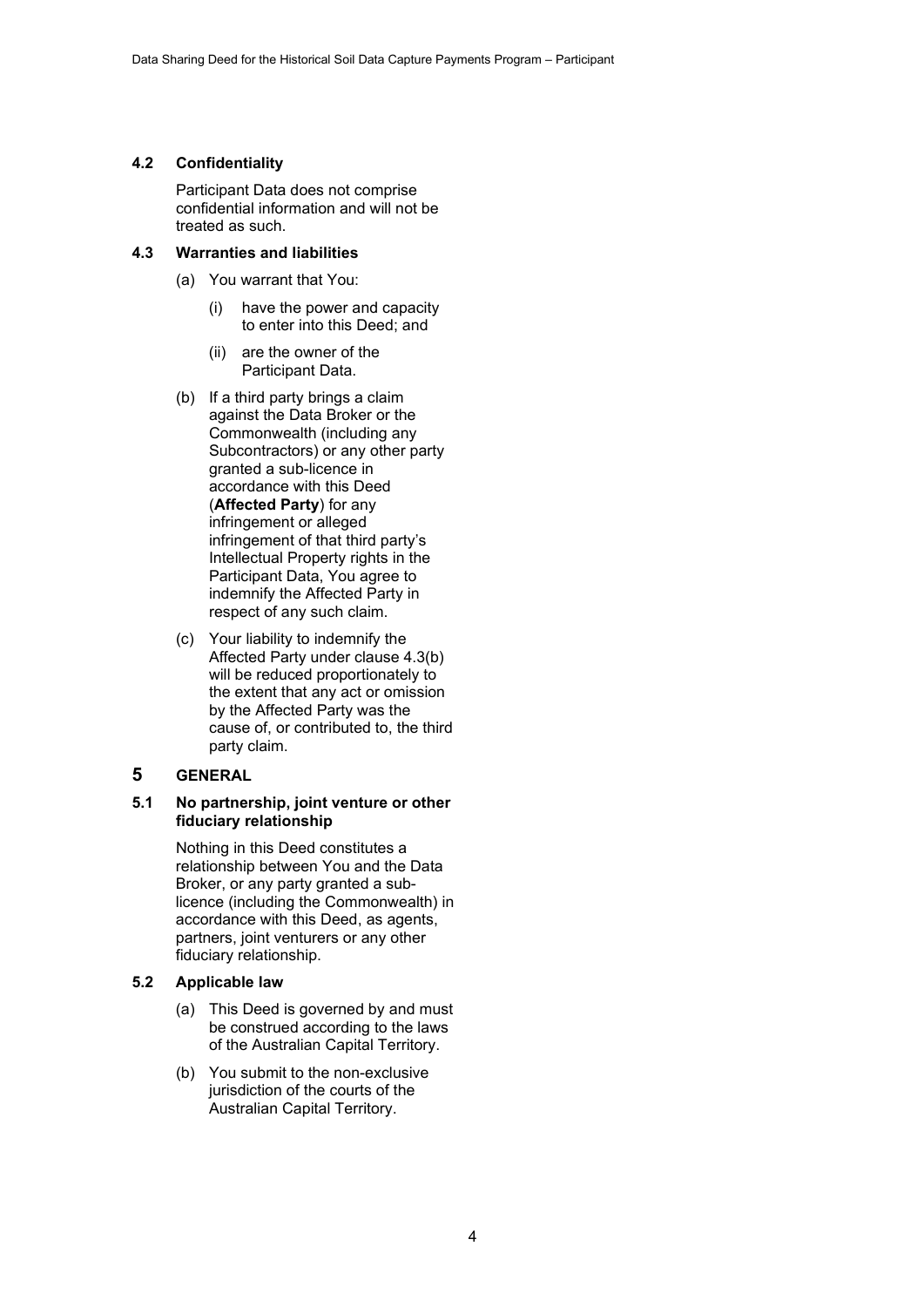#### **EXECUTED** as a **DEED**

**SIGNED, SEALED AND DELIVERED** by *[#Insert Data Broker name]* ACN/ABN *[#Insert Data Broker ACN/ABN]* in accordance with the requirements of section 127 of the *Corporations Act 2001* (Cth):

Signature of director Signature of director/secretary

Name of director (print) Name of director/secretary (print)

# **Option 1: Corporations Act Company**

**Option 1 provides for execution by a company incorporated under the Corporations Act, in accordance with section 127 of the Corporations Act. This requires execution by two directors of the company, or a director and the company secretary.**

**SIGNED, SEALED AND DELIVERED** by *[#Insert Participant name]* ACN/ABN *[#Insert Participant ACN/ABN]* in accordance with the requirements of section 127 of the *Corporations Act 2001* (Cth):

Signature of director Signature of director/secretary

Name of director (print) Name of director/secretary (print)

# **Option 2: Natural Person**

**Option 2 provides for execution by an individual, where the Participant is a natural person.**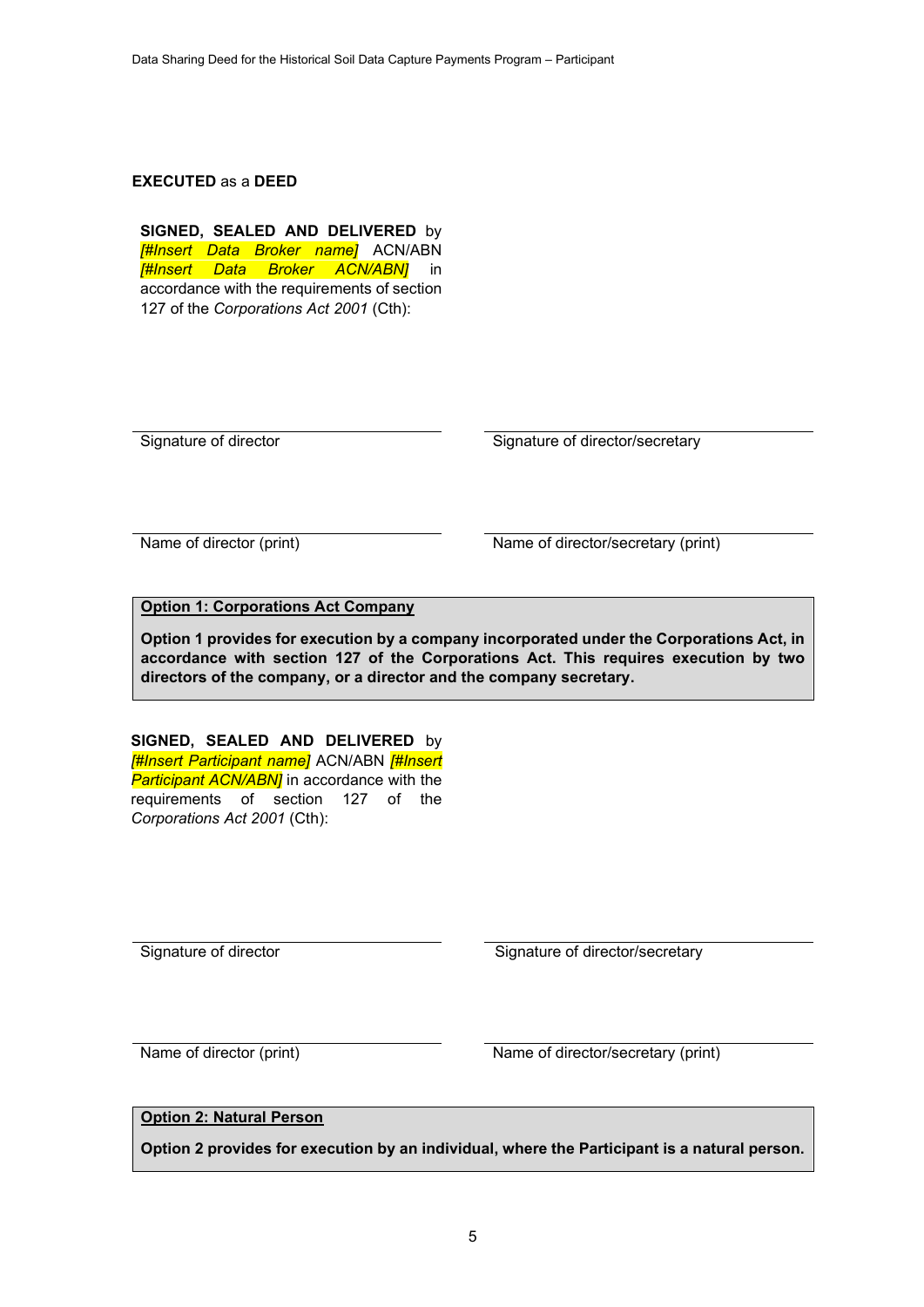**SIGNED, SEALED AND DELIVERED** by *[#Insert Participant name of natural person]* in the presence of:

Signature of party Signature of witness

Name of party (print) Name of witness (print)

**Option 3: Trustee of a trust**

**Option 3 provides for execution by a company in their capacity as the trustee of a trust.** 

**SIGNED, SEALED AND DELIVERED** by *[#Insert Participant name of company]* ACN/ABN *[#Insert Participant ACN/ABN]* both in its personal capacity and acting as trustee of the *[#Insert Participant name of the Trust]* in accordance with the requirements of section 127 of the *Corporations Act 2001* (Cth):

Signature of director Signature of director/secretary

Name of director (print) Name of director/secretary (print)

#### **Option 4: Partnership**

**Option 4 provides for execution by a partner in a partnership where they have the authority (through an Authorising Deed) to bind the partnership to this deed.**

**SIGNED, SEALED AND DELIVERED** for and on behalf *of [#Insert Participant name of partnership]* by a partner of that partnership under the authority of *[#Insert Participant name of authorising deed]* dated *[#Insert authorising deed date]* who has no notice of